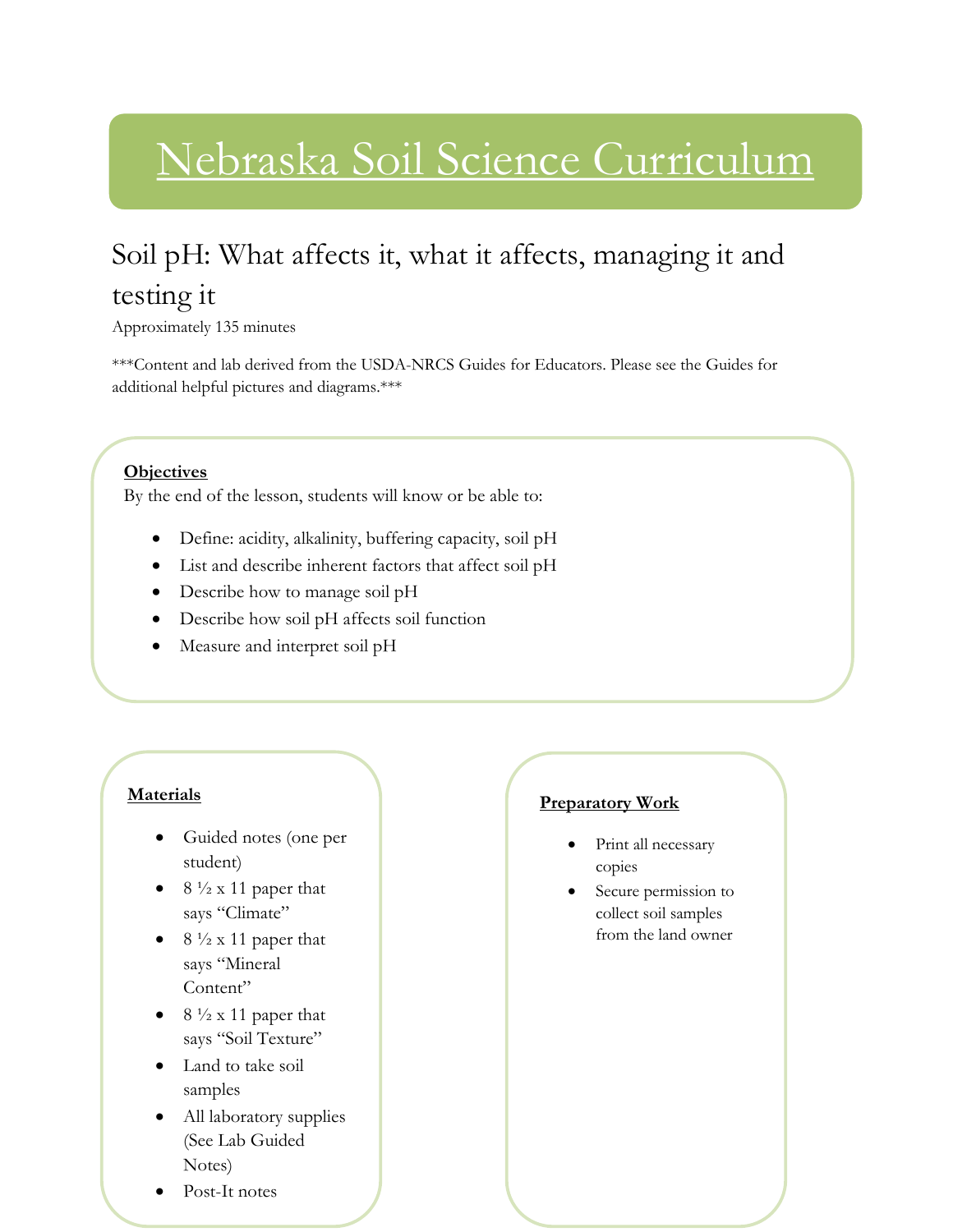Enroll the Participants – Approximately 4 minutes

l

Show students the supplies that will be used during the lab portion of this lesson: soil probe, plastic bucket, pH test strips, measuring scoop, shaking vial, squirt bottle, distilled water, notebook.

Ask students which of the tools they can identify and facilitate a brief class discussion about the tools.

Share with students that this multi-day lesson focuses on soil pH and that after learning about key definitions and management practices, the class will apply the information in a laboratory experience to test soil pH.

Provide the Experience – Defining key terms – Approximately 3 minutes

Direct students to their guided notes and instruct them to match each of the terms with one of the provided definitions.

Label the Information – Approximately 4 minutes

Review the terms and definitions using the accompanying PowerPoint or the information found here:

Acidity: having a pH of less than 7

Alkalinity: having a pH of greater than 7

Buffering Capacity: a soil's ability to maintain its pH when changes are being made to the soil Soil pH: a measure of the soil's acidity or alkalinity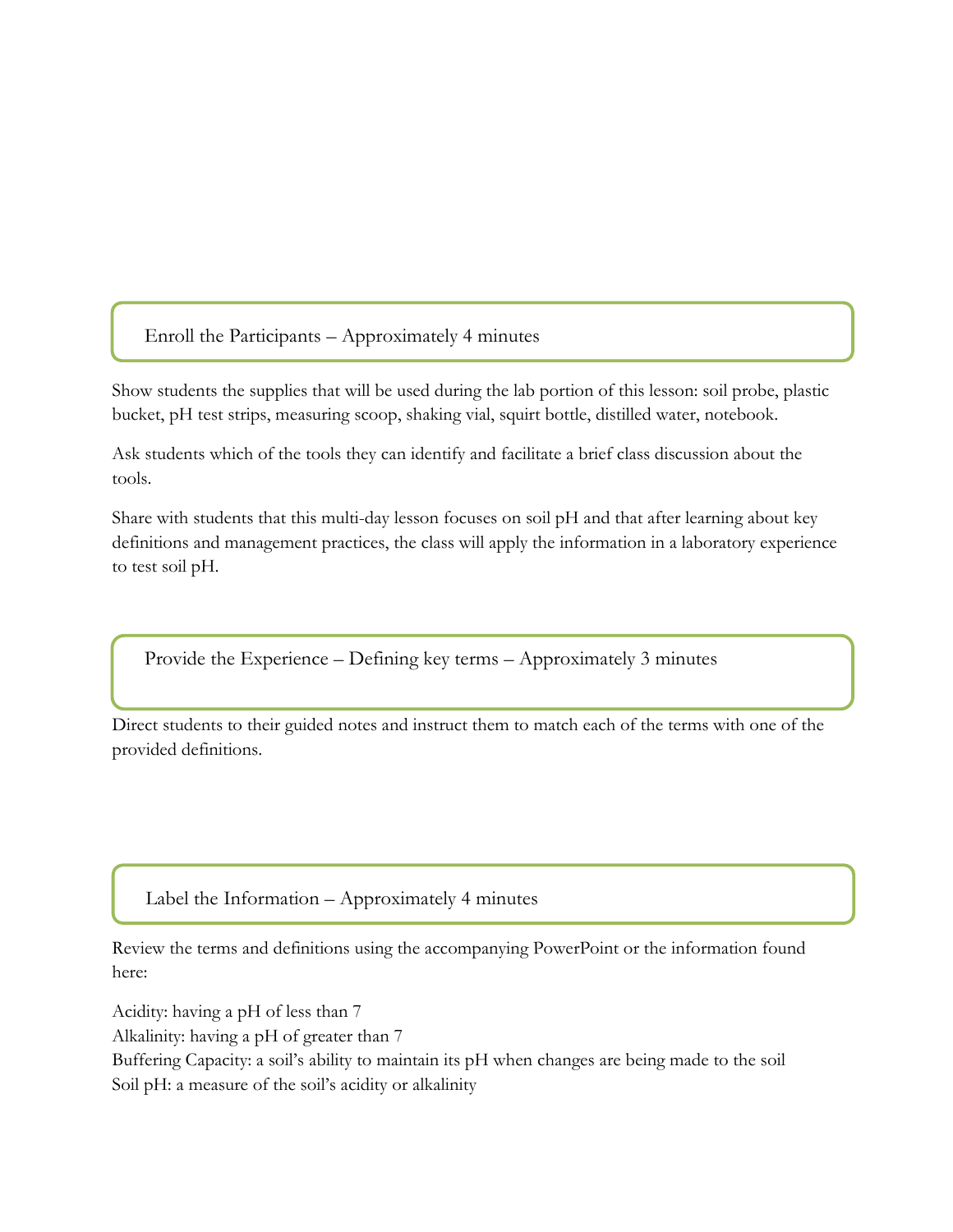#### Demonstrate the Relevance – Approximately 4 minutes

Instruct students to construct one sentence that includes and demonstrates the definitions of each of the four terms addressed in this lesson. Students may share the sentences with the class or with other students.

Instruct students to add the following points to their notes:

- 1. Soil pH is an indicator of soil health.
- 2. Soil pH affects crop yields, crop suitability, plant nutrient availability and soil microorganism.
- 3. Soil pH can be managed by applying nitrogen and lime, and by using cropping practices that increase soil organic matter and overall soil health.

Provide the Experience – Inherent Factors Affecting Soil pH – Approximately 5 minutes

Divide the class into three small groups. Provide each group one of the 8  $\frac{1}{2}$  x 11 papers with one of the following words on it:

Climate Mineral Content Soil Texture

Instruct the small groups to write on the papers how they believe each of the factors affect soil pH.

After a short amount of time, ask groups to rotate to a new factor and add their thoughts to that paper.

Rotate a second time so all groups discuss all three factors.

Ask the groups that started at each factor to review for the class all of the ideas that were added to the paper.

Label the Information – Approximately 7 minutes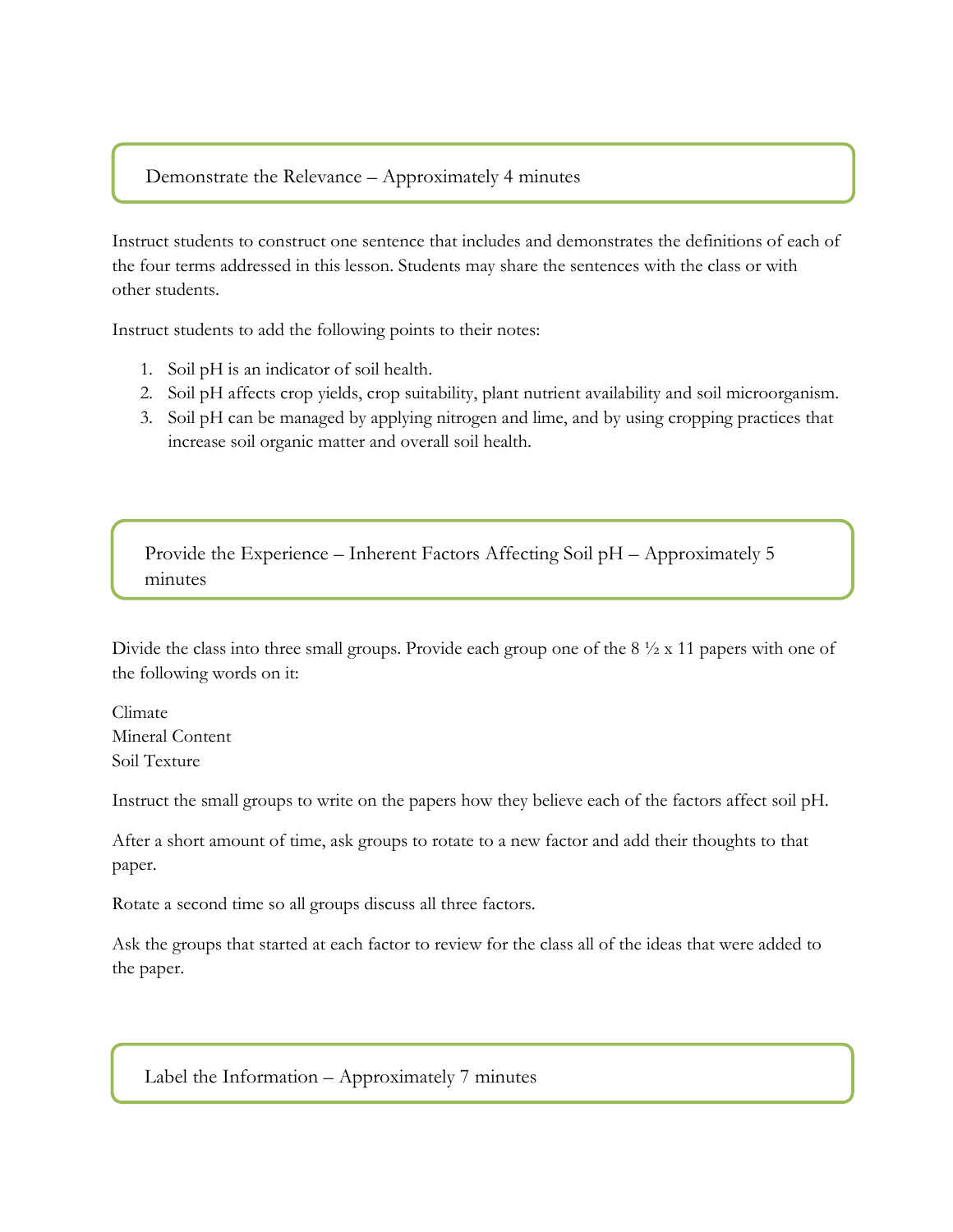Inform students that the three factors they discussed are known as "inherent factors" that affect soil pH; these are factors that cannot be changed.

Direct students to their guided notes and add the following information about each inherent factor:

- Climate
	- o Increased temperature and rainfall cause increased leaching rates and increased soil mineral erosion rates
	- o Increased leaching yields lower pH
	- o Decreased leaching and rain cause pH to either increase or remain steady
- Mineral Content
	- o High organic matter content yields a higher buffering capacity
	- o Organic matter amount can be changed through management practices
- Soil Texture
	- o High clay content yields a higher buffering capacity due to slower leaching rates
	- o Clay content amount cannot be changed
	- o High sand content yields a lower buffering capacity due to large pore spaces and fast leaching rates
	- o High sand content means the organic matter content is low, which means the buffering capacity is low, percolation rate is high and the pH is low

## Demonstrate the Relevance – Approximately 5 minutes

Facilitate a discussion with students about the soil in your area. Here are a few guiding questions to use during the discussion:

What are the pH characteristics of the soil in our area? How does that affect our farms, yards and gardens? How does the pH correction affect our environment and maintenance costs?

Provide the Experience – Managing Soil pH – Approximately 3 minutes

Show students the PowerPoint slide with the pictures of the forest, grassland and crop field.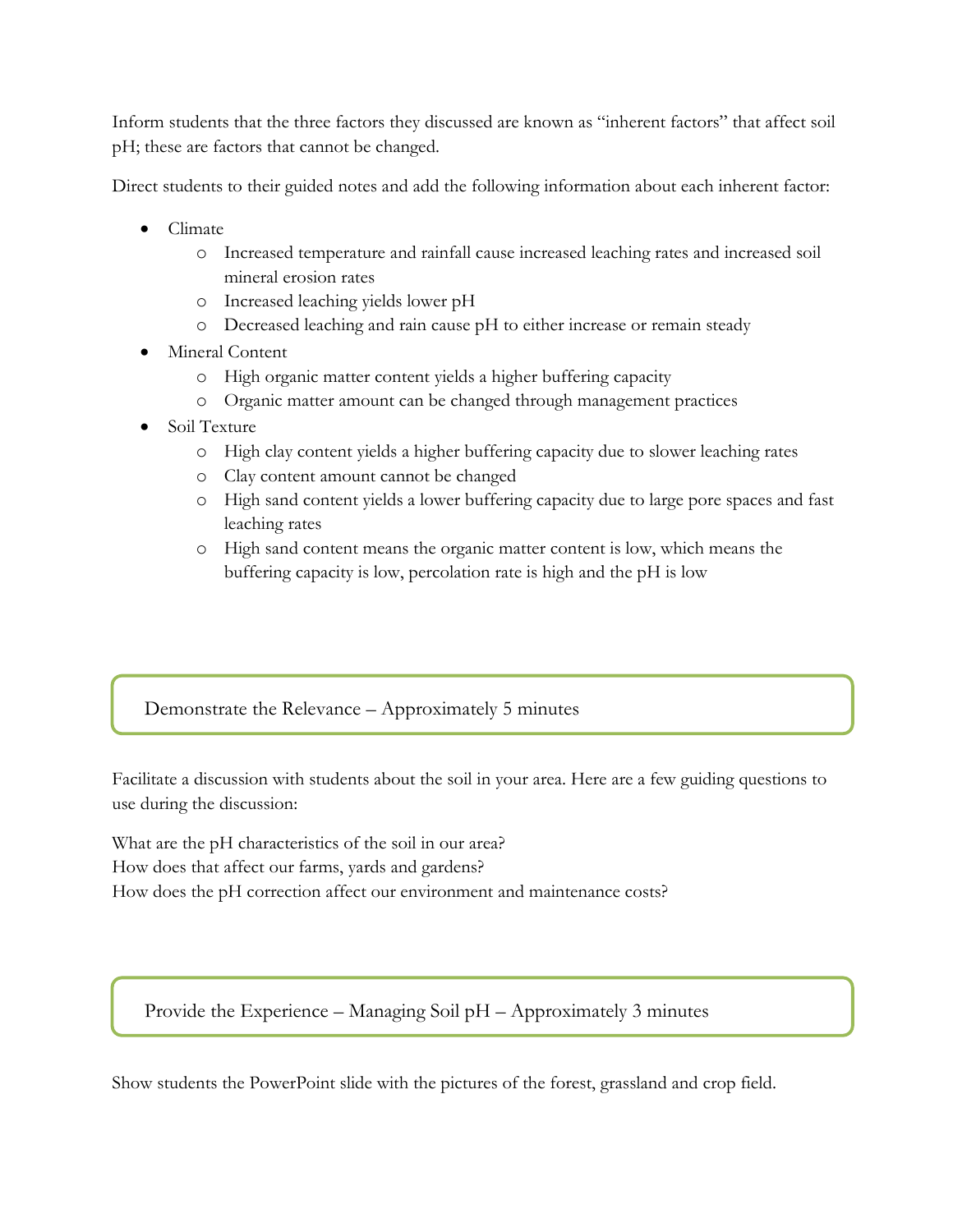Instruct students to use what they know about soil pH and inherent factors to determine how the pH might vary between each of the three types of lands.

Elicit student responses.

## Label the Information – Approximately 12 minutes

Share the following information with the students and encourage them to add it to their guided notes:

- Soil pH is affected by land use, management and vegetation
	- o Forests have a high level of organic matter
	- o Grasslands have a medium level of organic matter
	- o Croplands have the lowest level or organic matter of these three types of land
- As land moves from forest to grassland and from grassland to cropland:
	- o Organic matter is lost
	- o Soil minerals are removed (during harvest)
	- o Erosion increases
	- o Nitrogen and sulfur are added to the soil
	- o pH decreases
- Acidification can be limited or corrected by:
	- o Adding lime yields an increased pH
	- o Applying nitrogen and sulfur in the correct amounts and at the times when plants are using them
	- o Diversifying crop rotations
	- o Applying organic matter
	- o Using no-till practices and cover crops

Demonstrate the Relevance – approximately 3 minutes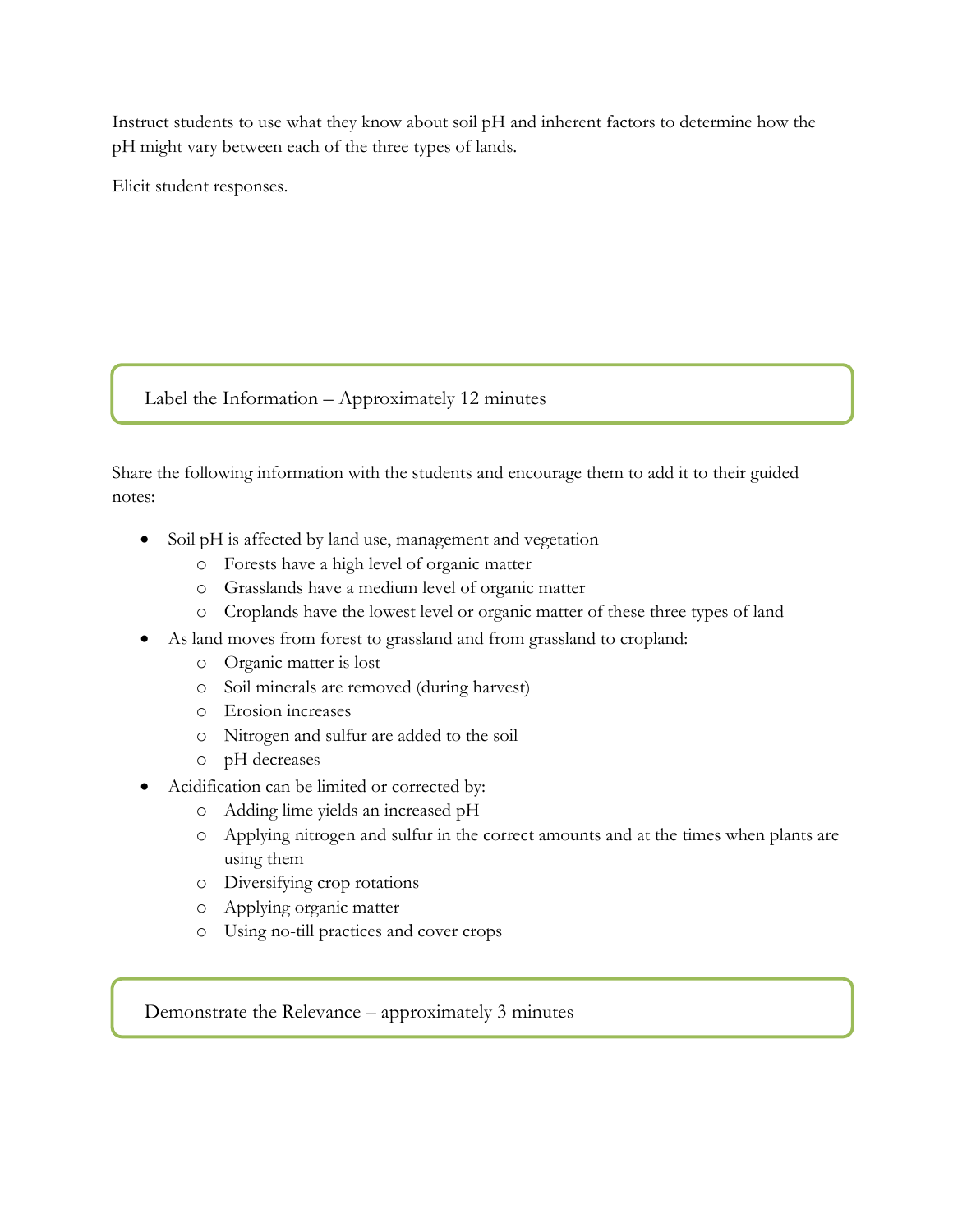Direct students to the chart in their guided notes. Fill in the following pH preference data for the crops listed in the chart.

Corn: 6.8 Wheat: 6.8 Soybeans: 6.8 Oats: 7.5 Barley: 7.5 Alfalfa: 6.8-7.5 Timothy: 6.8 Carrots: 6.0 Tomatoes: 7.5 Cucumbers: 7.5

Provide the Experience – Soil Functionality and pH – Approximately 3 minutes

Inform students that a soil's pH indicates its suitability for plant growth.

Direct students to discuss with a partner how pH might affect key needs of plants in their growth process.

Label the Information – Approximately 7 minutes

Encourage students to capture the following information in their guided notes:

- A pH level that is too low or too high can cause
	- o Nutrient deficiencies because of leaching
	- o A decline in microbial activity because of improper environment for the microbes
	- o A decrease in crop yields
	- o A deterioration of overall soil health
	- o An inhibition of the nitrogen cycle (low pH)
	- o Limited effectiveness of herbicide and insecticide degradation
	- o Limited solubility of heavy metals
	- o A lack of effectiveness and carry-over of herbicides

Demonstrate the Relevance – approximately 4 minutes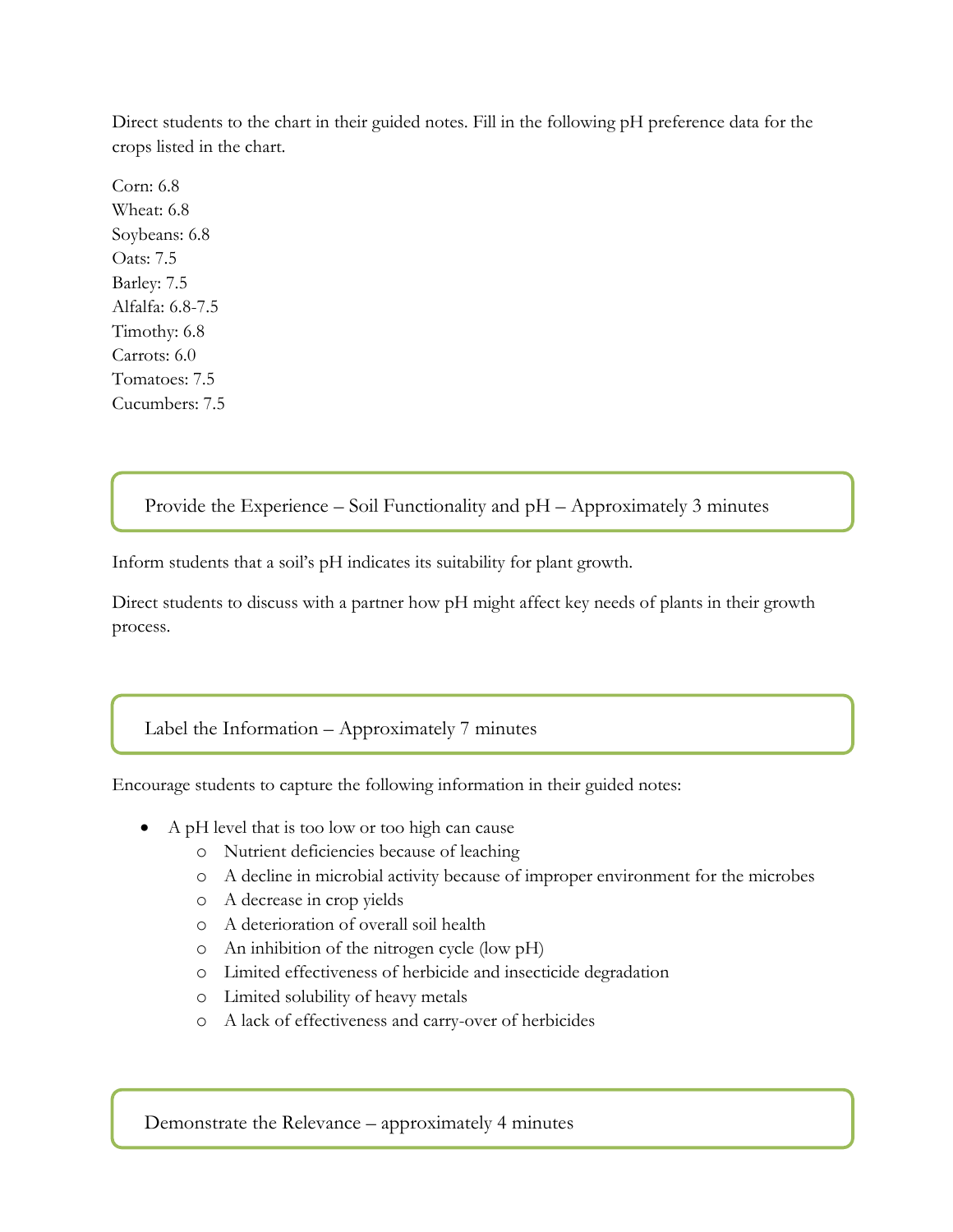Instruct students to form pairs and discuss what current practices they think affect soil pH and how each of these soil problems affects farms and gardens.

Provide the Experience – Measuring and Interpreting Soil pH – Approximately 3 minutes

Review the laboratory scenario with students. Students can find the scenario in their guided notes.

Marge and Jim are planning to have a garden during the next spring and summer growing season. They recently moved to a new home in a new town and do not know much about the soil in the area. Marge and Jim taken their gardening seriously, both for consumption of the food as well as for entering their crops competitively at county and state fairs. It's really important that the garden is successful. To help guarantee success, Marge and Jim plan to conduct tests to measure their soil's pH levels.

Label the Information – Approximately 15 minutes

Review and identify each of the supplies from the soil testing kit that will be used during the lab activity.

- Soil probe for gathering soil samples
- Plastic bucket for mixing soil samples
- Roll of pH test strips
- $\bullet$  1/8-cup (29.5-mL) measuring scoop
- Calibrated 120-mL shaking vial with lid
- Squirt bottle
- Distilled water or rainwater
- Pen, field notebook, sharpie and zip-lock bags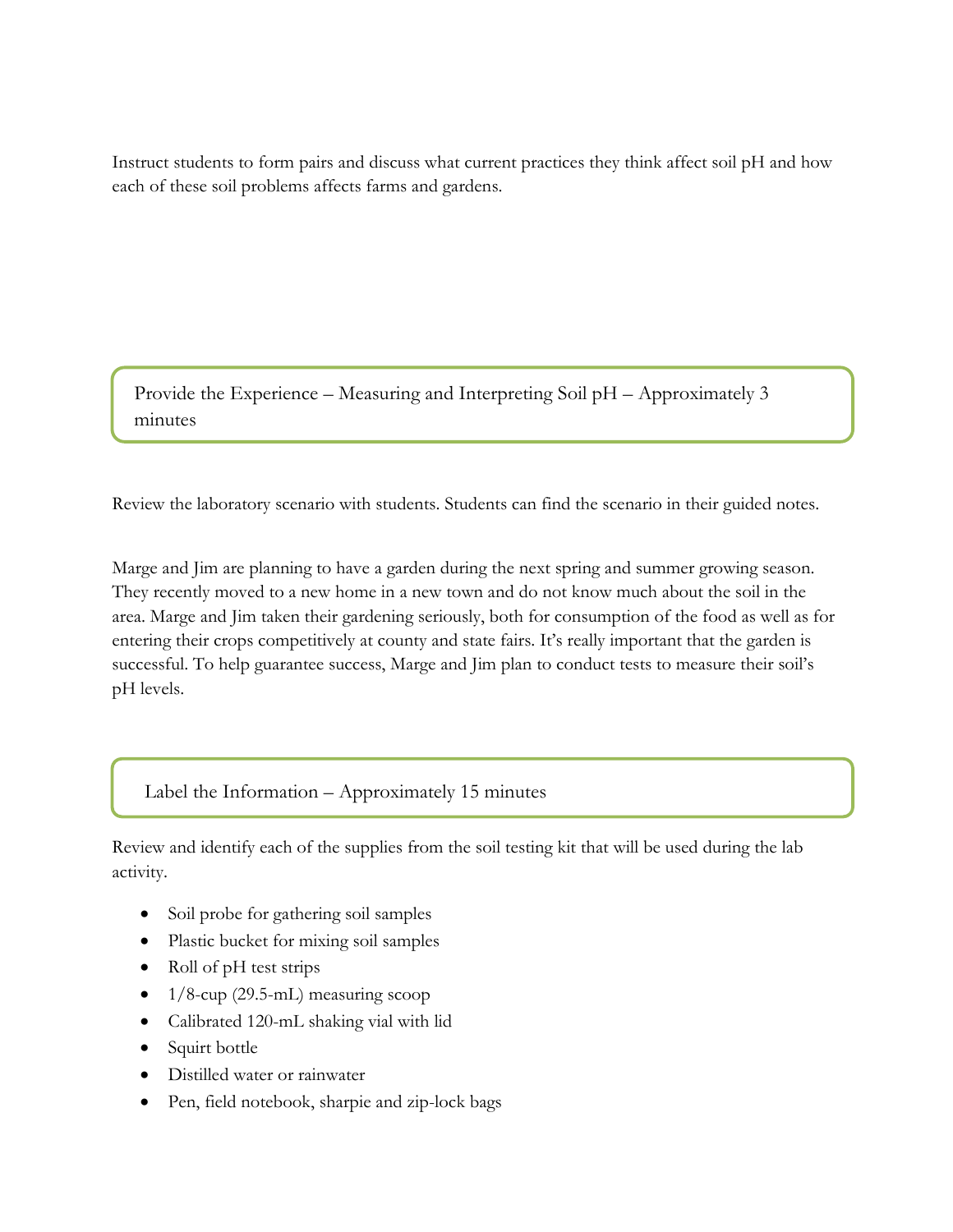Review the steps of the laboratory activity and provide any instructions specific to your classroom expectations and time.

Demonstrate the Relevance – approximately 125 minutes

See the attached laboratory guided notes for the steps to complete the laboratory. Review the results and analysis steps of the lab

Review the Content – Approximately 4 minutes

Provide each student with two Post-It notes. Instruct students to write down what they know about soil pH on one note and to write down what they wonder or are curious about in regards to soil pH. Ensure student names are on the Post-It notes and collect them to continue the class discussion and guide students in their capstone project.

Celebrate Student Success – Approximately 2 minutes

Congratulate students on their discovery of pH level results for their tested soil. Encourage students to continue being curious during each of the laboratory activities of the soil science unit.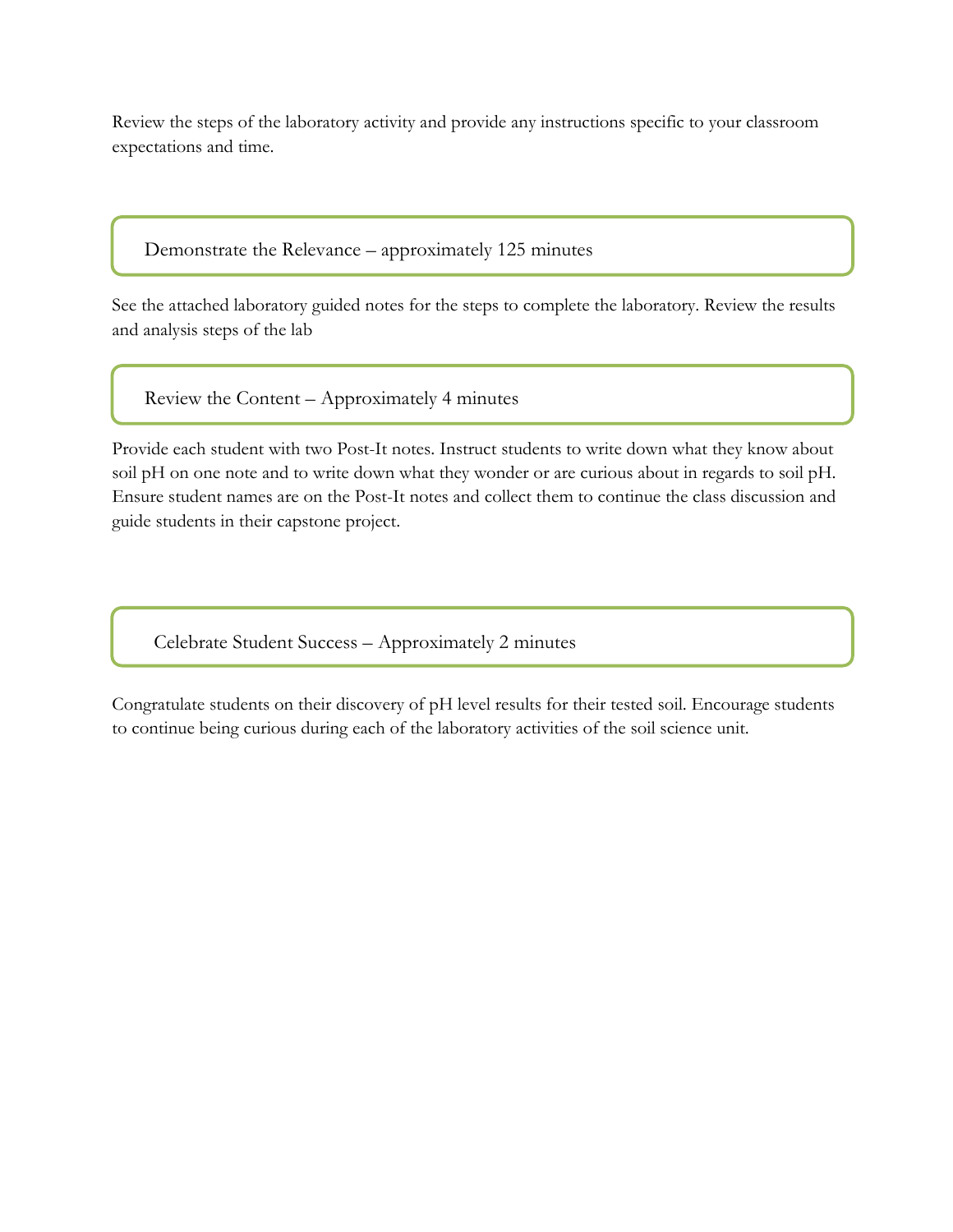## Guided Notes: Soil pH

## **Vocabulary Matching**

| Soil pH                   | Soil pH is less than 7                |
|---------------------------|---------------------------------------|
| Alkalinity                | A measure of soil acidy or alkalinity |
| Acidity                   | Soil's ability to resist pH change    |
| <b>Buffering Capacity</b> | Soil pH is greater than 7             |

Soil pH is an indicator of \_\_\_\_\_\_\_\_\_\_\_\_\_\_\_ \_\_\_\_\_\_\_\_\_\_\_\_\_\_\_\_\_\_\_\_\_\_\_.

 $Soil$  pH affects  $\_\_\_\_\_\_\_\_$  $\qquad \qquad \text{and} \qquad \qquad \qquad \qquad \qquad \qquad \qquad \text{and} \qquad \qquad \qquad \text{and}$ 

| Soil pH can be managed by applying | and                | , and by using |
|------------------------------------|--------------------|----------------|
|                                    | that increase soil |                |
| and overall soil health.           |                    |                |

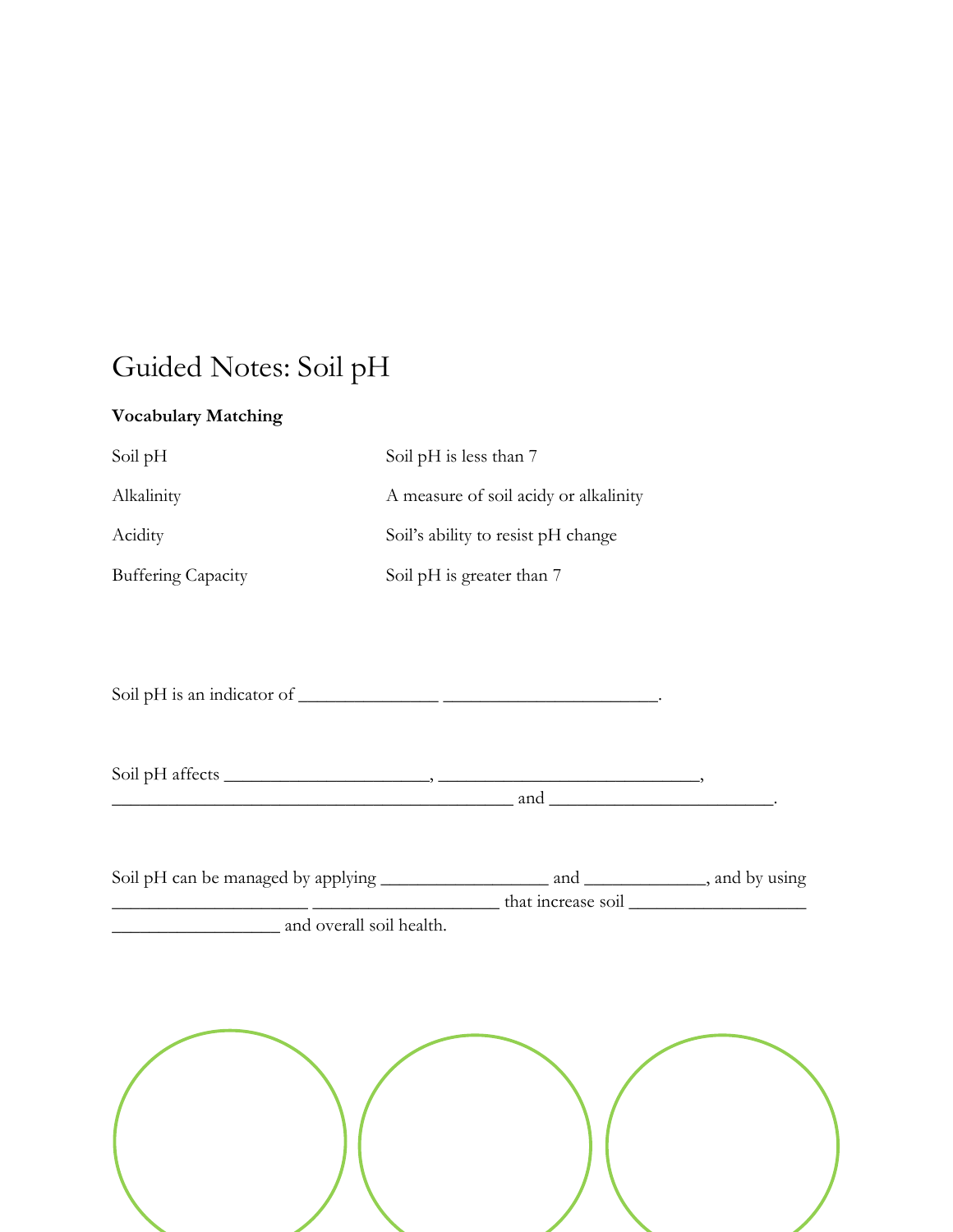**Management of Acidity Notes**

| Plant | Ideal pH |
|-------|----------|
|       |          |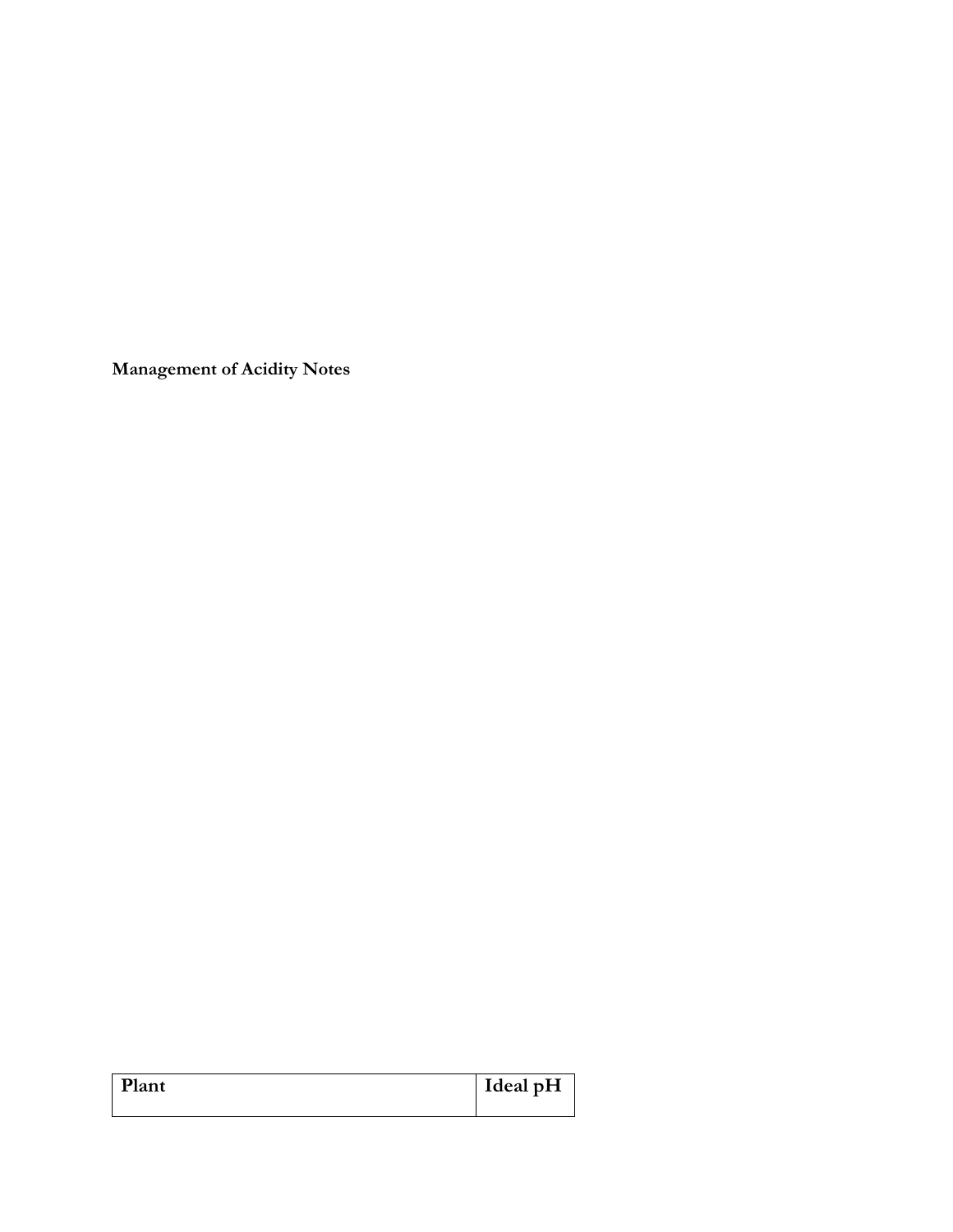| Corn, Wheat, Soybeans, Timothy    | 6.8         |
|-----------------------------------|-------------|
| Oats, Barley, Tomatoes, Cucumbers | 7.5         |
| Alfalfa                           | $6.8 - 7.5$ |
| Carrots                           |             |

## Guided Notes: Soil pH Laboratory

## **Soil pH Scenario**

Marge and Jim are planning to have a garden during the next spring and summer growing season. They recently moved to a new home in a new town and do not know much about the soil in the area. Marge and Jim taken their gardening seriously, both for consumption of the food as well as for entering their crops competitively at county and state fairs. It's really important that the garden is successful. To help guarantee success, Marge and Jim plan to conduct tests to measure their soil's pH levels.

## **Laboratory Supplies**

- Soil probe for gathering soil samples
- Plastic bucket for mixing soil samples
- Roll of pH test strips
- $\bullet$  1/8-cup (29.5-mL) measuring scoop
- Calibrated 120-mL shaking vial with lid
- Squirt bottle
- Distilled water or rainwater
- Pen, field notebook, sharpie and zip-lock bags

## **Laboratory Steps**

Soil pH level is highly variable, depending on field location and time of year, as well as what is growing. It is affected by fertilizer placement in rows or between rows, soil texture, organic matter content and applications of manure or fertilizer.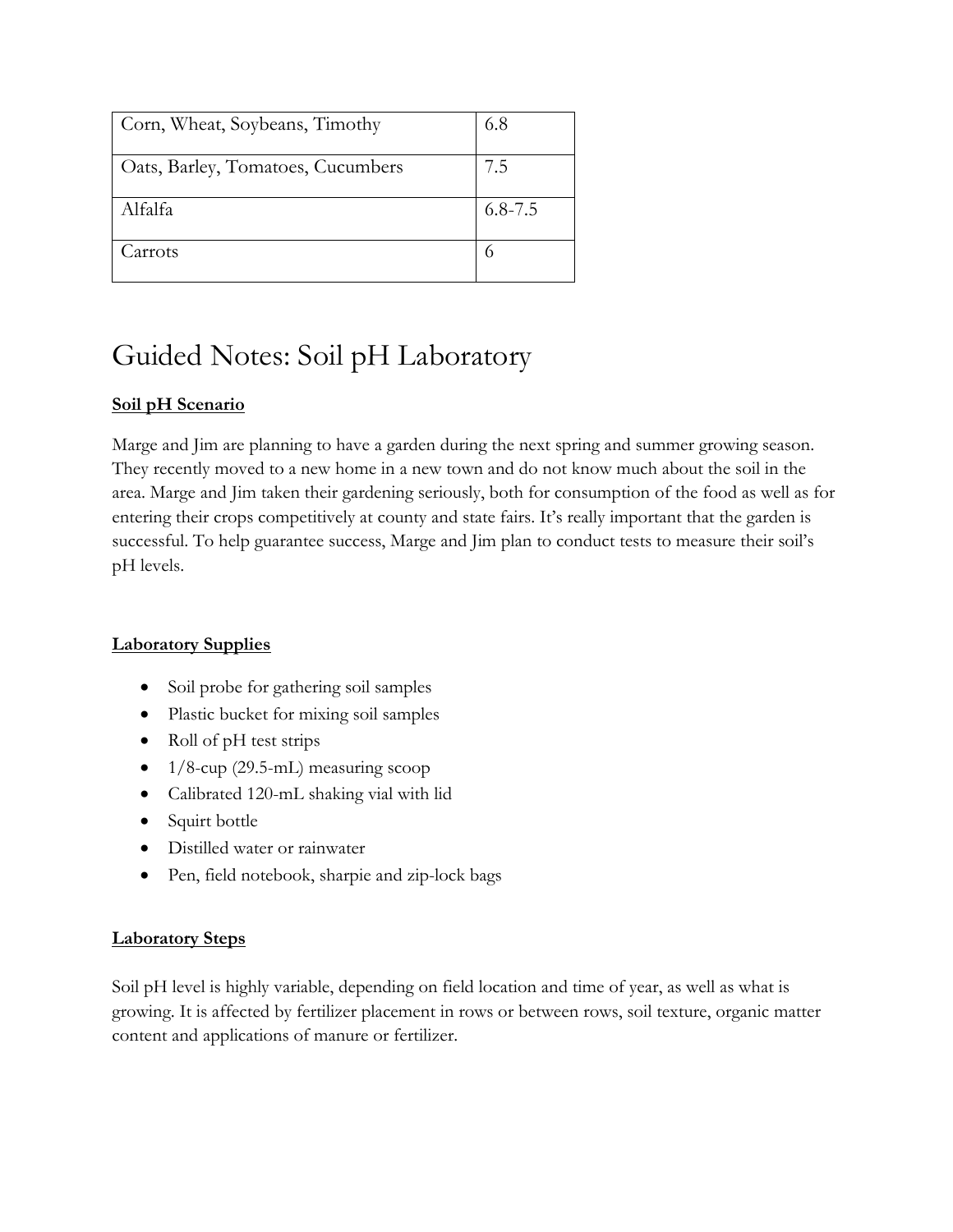#### **In-Field Quick Hand Test**

- 1. Using a soil probe, gather at least 10 small samples randomly from the area that represents the soil type and management history to be tested. Ensure that each sample is taken at a depth of eight inches.
- 2. Place each sample into the plastic bucket provided.
- 3. Remove large stones and plant residue from the sample.
- 4. Mix the soil together.
- 5. Rub wet soil across your palms to neutralize your hands. Discard this soil.
- 6. Place a scoop of mixed soil in your palm and saturate the soil with distilled water or rainwater.
- 7. Squeeze the wet soil gently until the water runs out of the cup of the hand and onto the side of the soil sample.
- 8. Touch the end of a 1-inch-long piece of pH test strip directly to the water so that the tip is barely wet and the solution can be drawn up the strip at least  $\frac{1}{4}$  inch to  $\frac{1}{2}$  inch beyond the area masked by soil.
- 9. Compare the color of the pH test strip approximately 1/3 of the way up the colored portion of the strip to the color chart on the dispenser of the test strips.
- 10. Record the soil pH and interpretations in Table 1. Use Figures 1 and 2 to complete the chart.

## **1:1 Soil-Water Soil pH Test in Classroom**

- 1. Complete Step 1 from the In-Field Quick Hand Test.
- 2. Tamp down one sampling scoop (29.5 mL) of mixed soil by striking the scoop carefully on a hard, level surface. Place the sample in the plastic mixing vial.
- 3. Add one scoop (29.5 mL) of water to the same vial. The vial will contain a 1:1 ratio of soil to water, on a volume basis.
- 4. Place the cap on the vial tightly and shake the vial 25 times.
- 5. Let the sample settle for one minute.
- 6. Remove the vial cap and gently pour 1/16 inch of soil-water solution carefully into the lid.
- 7. Let the sample sit in the lid for two or three minutes.
- 8. Take the end of a 1-inch-long piece of pH paper and immerse it 1/16 inch into the solution until the liquid is drawn up at least  $\frac{1}{4}$  to  $\frac{1}{2}$  inch beyond area covered by soil.
- 9. Compare the color approximately 1/3 of the way up the colored portion of the strip to the color chart on the dispenser.
- 10. Record the soil pH and interpretations in Table 1. Use Figures 1 and 2 to complete the chart.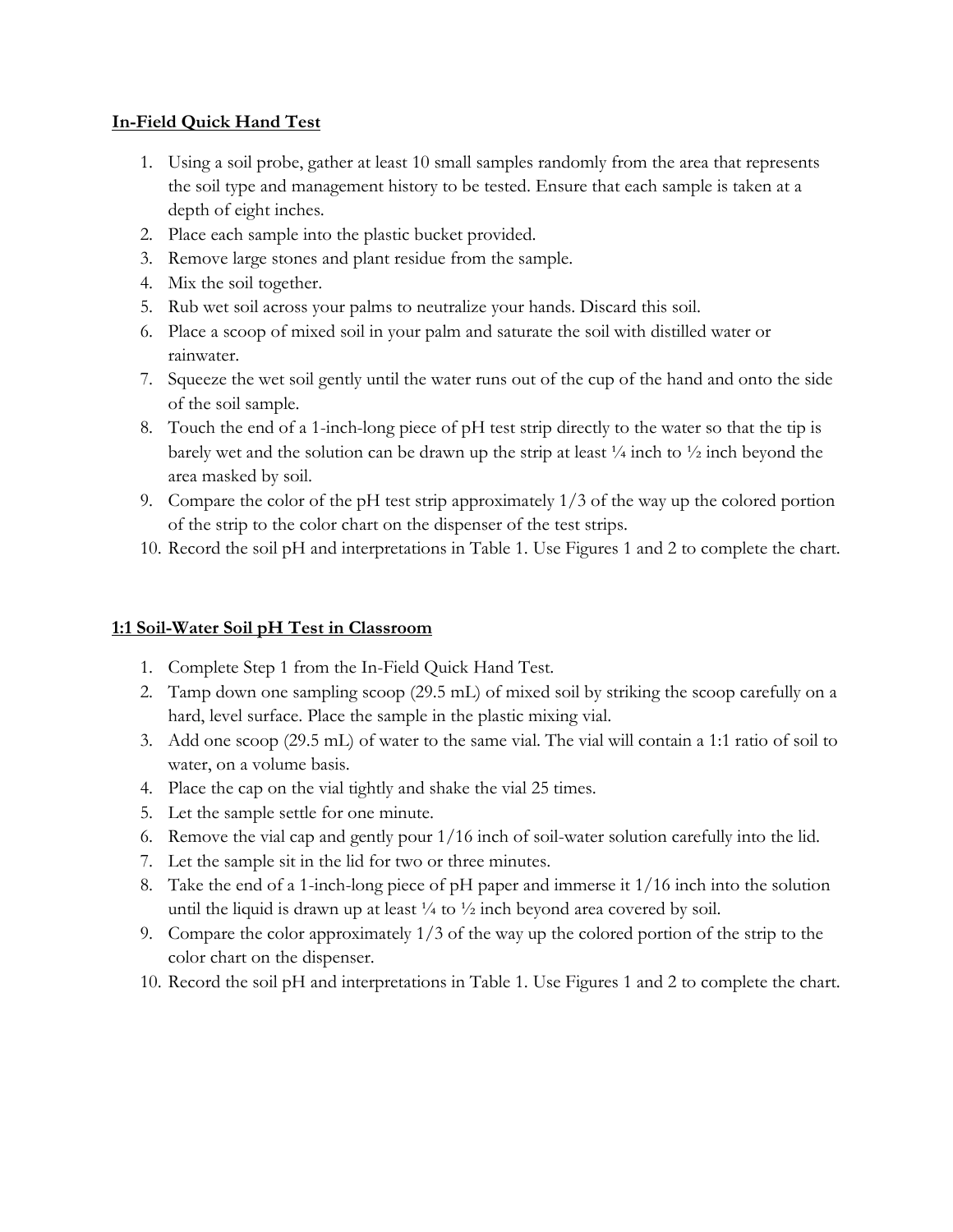|  |  | Table 1. Soil pH and Interpretations |
|--|--|--------------------------------------|
|--|--|--------------------------------------|

| Site | Soil | Soil pH        | <b>Nutrients</b> | Crops         | <b>Notes</b> |
|------|------|----------------|------------------|---------------|--------------|
|      | pH   | Category (i.e. | Impacted by Soil | Impacted by   |              |
|      |      | very acid)     | pH               | Soil pH Level |              |
|      |      |                |                  |               |              |
|      |      |                |                  |               |              |
|      |      |                |                  |               |              |
|      |      |                |                  |               |              |
|      |      |                |                  |               |              |
|      |      |                |                  |               |              |
|      |      |                |                  |               |              |
|      |      |                |                  |               |              |
|      |      |                |                  |               |              |
|      |      |                |                  |               |              |
|      |      |                |                  |               |              |
|      |      |                |                  |               |              |
|      |      |                |                  |               |              |
|      |      |                |                  |               |              |
|      |      |                |                  |               |              |
|      |      |                |                  |               |              |
|      |      |                |                  |               |              |
|      |      |                |                  |               |              |
|      |      |                |                  |               |              |
|      |      |                |                  |               |              |
|      |      |                |                  |               |              |
|      |      |                |                  |               |              |
|      |      |                |                  |               |              |
|      |      |                |                  |               |              |
|      |      |                |                  |               |              |
|      |      |                |                  |               |              |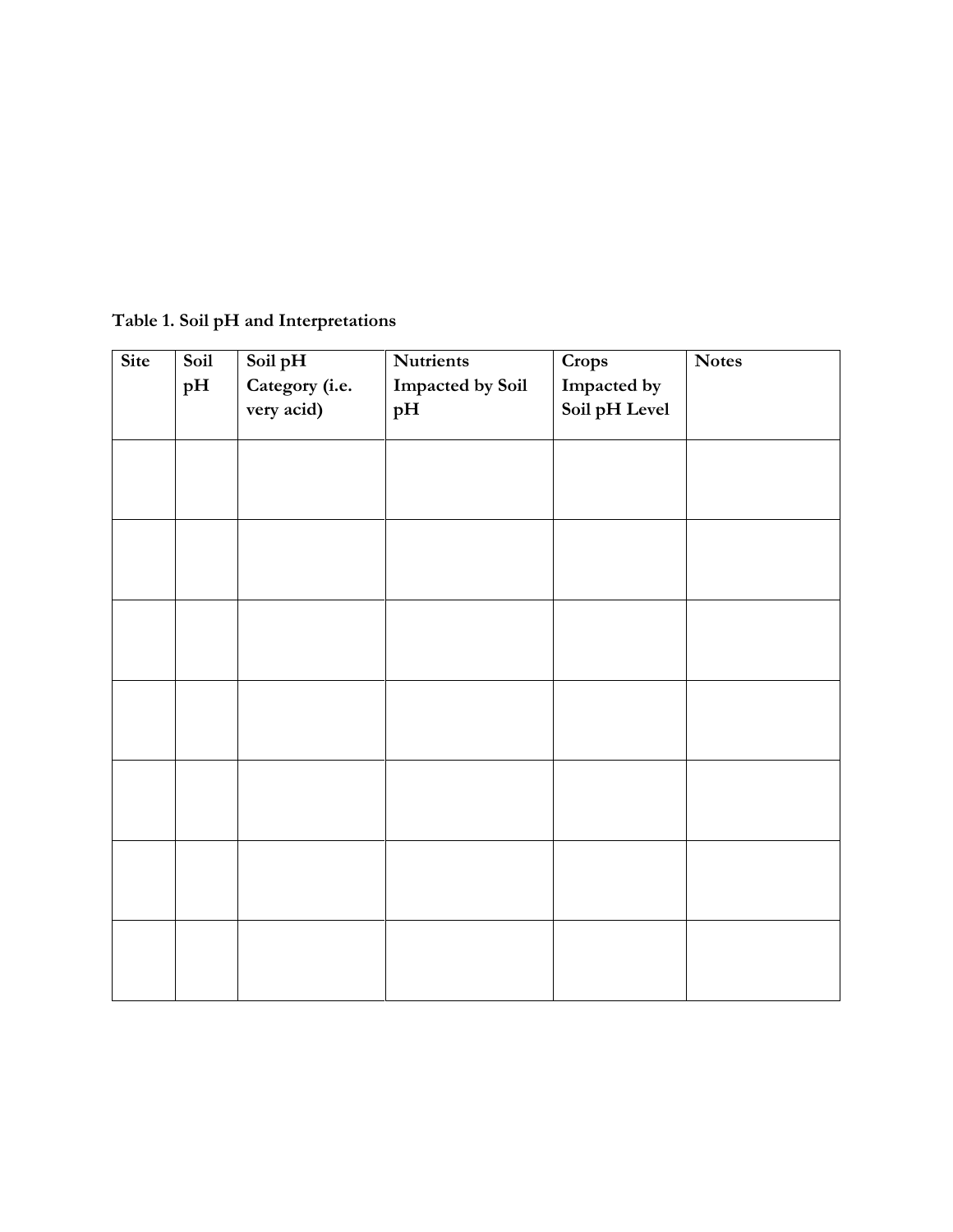| Strongly acid                                                   | Mediu<br>꾆<br>Ight<br>Very<br>Ρä<br>$\frac{1}{6}$                                   | Slightly<br>alkaline<br>light<br>Ë | Medium<br>alkaline | Strongly alkaline |
|-----------------------------------------------------------------|-------------------------------------------------------------------------------------|------------------------------------|--------------------|-------------------|
| 4.0pH 4.5<br>5.0                                                | 6<br>6<br>7.0                                                                       | 7.5<br>я                           | 9.0<br>8.5         | 9.5pH 10.0        |
|                                                                 |                                                                                     |                                    |                    |                   |
|                                                                 | Nitrogen                                                                            |                                    |                    |                   |
|                                                                 |                                                                                     | <b>CONTRACTOR</b> CONTRACTOR       |                    |                   |
|                                                                 | Phosphorus                                                                          |                                    |                    |                   |
|                                                                 |                                                                                     | AS 278                             | $\infty$<br>$\sim$ |                   |
|                                                                 | Potassium                                                                           |                                    |                    |                   |
|                                                                 | Printin<br>STAR SHOP TO SHOP<br>e est                                               |                                    | -1979              |                   |
|                                                                 | Sulfur<br>ाउँक साथि                                                                 |                                    |                    |                   |
|                                                                 |                                                                                     | $\sim$ -5.<br>やまえしょう               | $-111$             |                   |
|                                                                 | Calcium                                                                             |                                    |                    |                   |
|                                                                 | Magnesium                                                                           |                                    |                    |                   |
| Martin Ch                                                       | $\mathcal{L}_{\mathcal{S}}^{\mathcal{L},\mathcal{L}}$ , $\mathcal{L}_{\mathcal{S}}$ |                                    |                    |                   |
|                                                                 | 心実<br>Iron                                                                          | 5.56                               |                    |                   |
| Sacro Sur                                                       | V.                                                                                  |                                    |                    |                   |
|                                                                 | Manganese                                                                           |                                    |                    |                   |
| $-3.992$                                                        | $\mathbb{Z}$                                                                        |                                    |                    |                   |
|                                                                 | <b>Boron</b>                                                                        |                                    |                    |                   |
| $\mathcal{L} \mathcal{L}^{\infty}(\mathbb{R}^d)$                |                                                                                     | $. -$                              |                    |                   |
|                                                                 | Copper and Zinc                                                                     |                                    |                    | ಣ                 |
|                                                                 | 生                                                                                   | ₹                                  |                    |                   |
| Molybdenum                                                      |                                                                                     |                                    |                    |                   |
| $ik \vee j$<br>×                                                |                                                                                     |                                    |                    |                   |
| Maximum availability is indicated by the widest part of the bar |                                                                                     |                                    |                    |                   |

**Figure 1. Soil pH Category**

**Figure 2. Plant pH Preferences**

| Plant                             | Ideal pH    |
|-----------------------------------|-------------|
| Corn, Wheat, Soybeans, Timothy    | 6.8         |
| Oats, Barley, Tomatoes, Cucumbers | 7.5         |
| Alfalfa                           | $6.8 - 7.5$ |
| Carrots                           | 6           |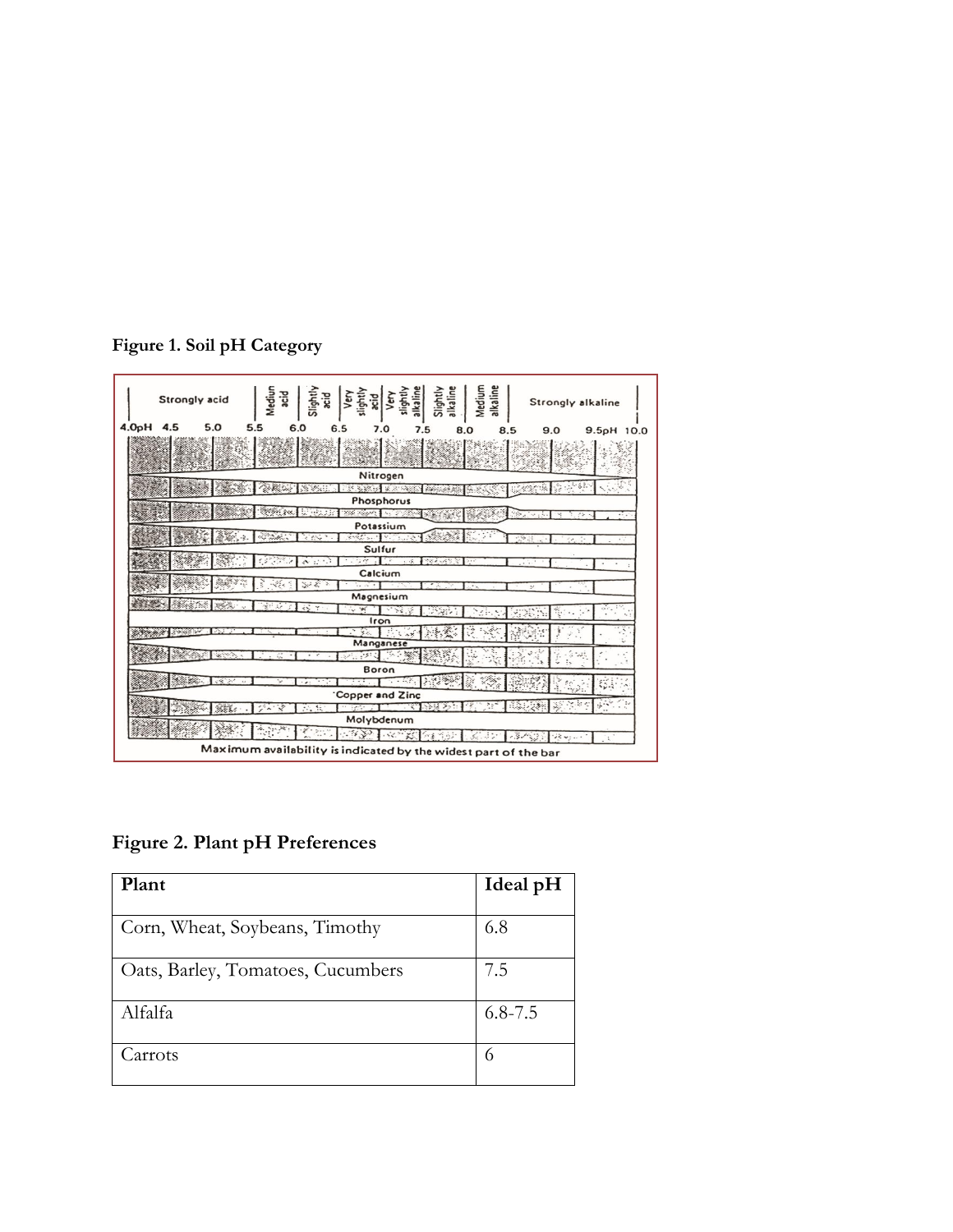Notes completed by \_\_\_\_\_\_\_\_\_\_\_\_\_\_\_\_\_\_\_\_\_\_\_\_\_\_\_

## **Climate**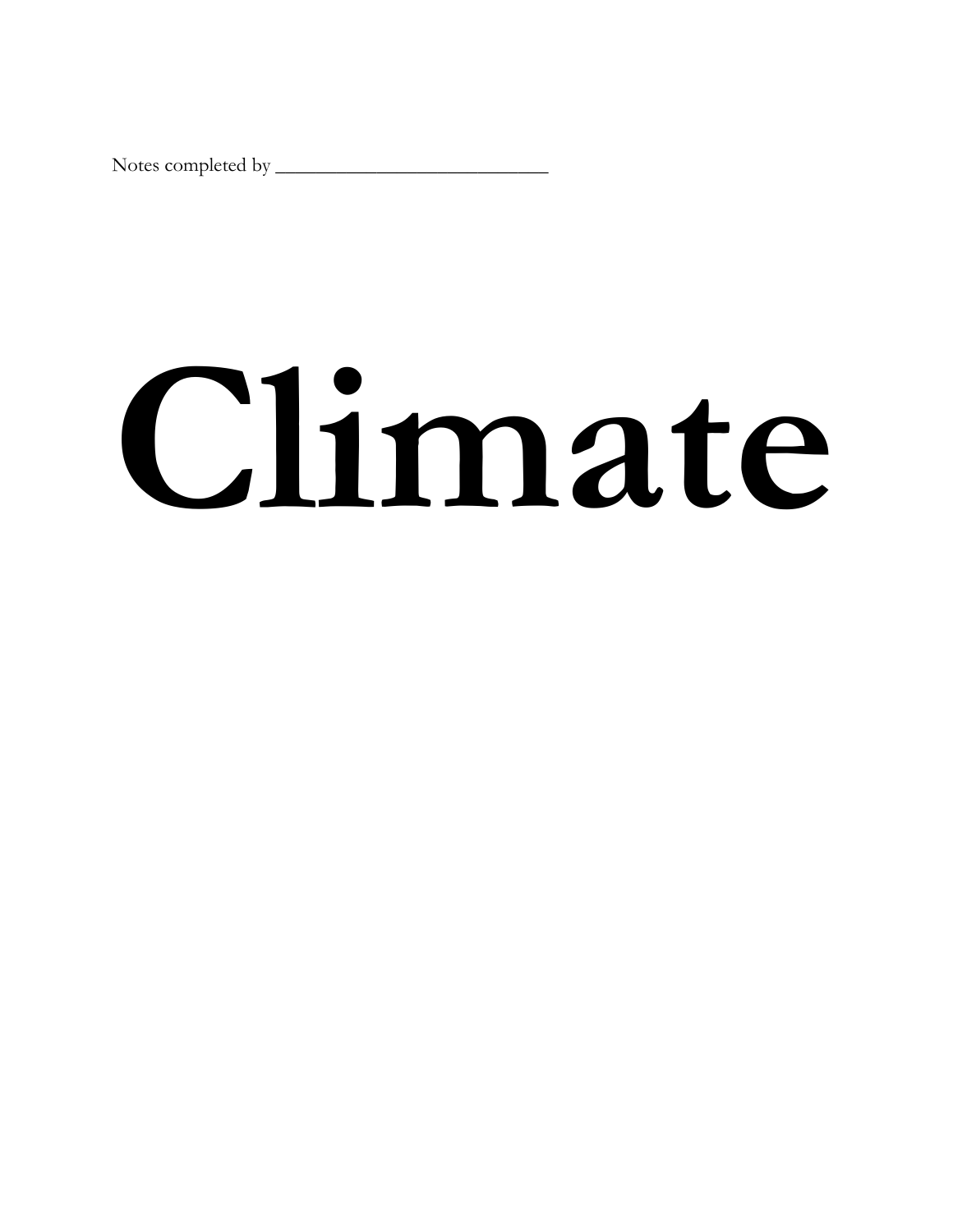## **Soil Texture**